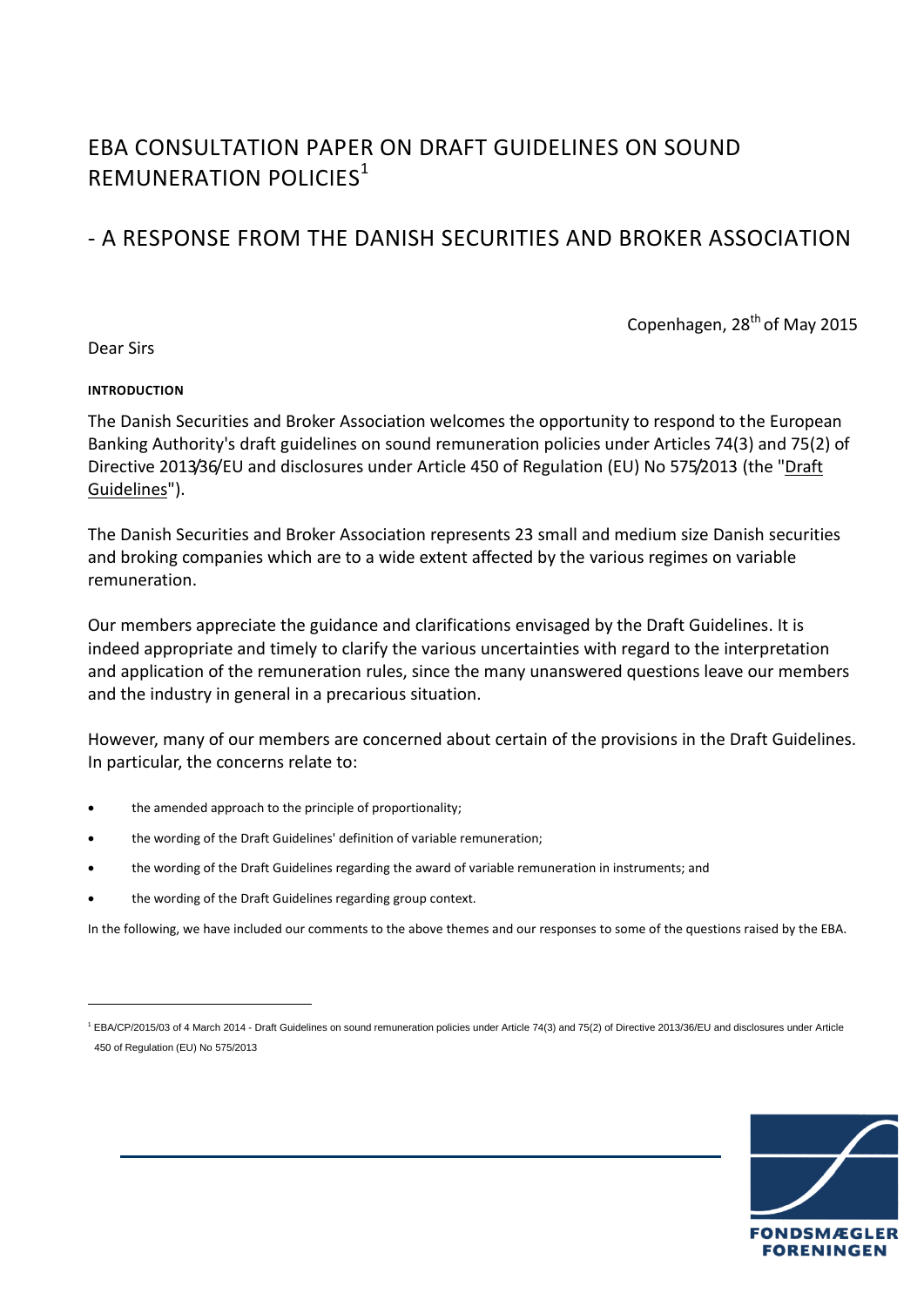#### **PRINCIPLE OF PROPORTIONALITY - SECTION 8 OF THE DRAFT GUIDELINES**

Q 5: All respondents are welcome to provide their comments on the chapter on proportionality, with particular reference to the change of the approach on 'neutralisations' that was required following the interpretation of the wording of the CRD. In particular institutions that used 'neutralisations' under the previous guidelines for the whole institution or identified staff receiving only a low amount of variable remuneration are asked to provide an estimate of the implementation costs in absolute and relative terms and to point to impediments resulting from their nature, including their legal form, if they were required to apply, for the variable remuneration of identified staff: a) deferral arrangements, b) the pay out in instruments and, c) malus (with respect to the deferred variable remuneration). In addition those institutions are welcome to explain the anticipated changes to the remuneration policy which will need to be made to comply with all requirements. Wherever possible the estimated impact and costs should be quantified, supported by a short explanation of the methodology applied for their estimation and provided separately for the three listed aspects.

The principle of neutralisation as permitted under Danish law<sup>2</sup> plays a significant role for our members, as it allows them to omit establishing complex and comprehensive remuneration structures when granting small amounts of variable remuneration which do not create any incentive for excessive risk-taking.

It is thus very regrettable that the approach on neutralisation is radically changed, in particular considering the fact that only a very narrow exception is permitted under Danish law.

In the period following the first introduction of the regime on variable remuneration, our members have to a wide extent increased fixed salary against a reduction in the use of variable remuneration. Consequently, the fixed costs of our members have increased, and the possibility to quickly adapt to changes in the market conditions has been reduced.

Currently, the use of variable remuneration is limited among our members. However, in the ordinary course of business our members sometimes have a reasonable need to pay small amounts of variable remuneration to reward extraordinary performance of identified staff members, or to retain such staff. This type of variable remuneration does not create incentives for excessive risk-taking and may be in the form of e.g. compensation for a period of an excessive workload or retention payments in connection with for instance organizational changes. Typically, such variable remuneration does not exceed 1 or 2 months' fixed salary. From a business and HR perspective, it is of significant importance for many of our members that they have access to pay small amounts of variable remuneration and to leave that narrow room for sound management discretion and flexibility without being burdened by the administrative duty of building much more demanding remuneration structures.

Our members are small and non-complex undertakings which typical employ only a limited number of employees. For many of our members, establishing the required administrative basis for managing

 $^2$  The Danish Executive Order no. 818 of 27 June 2014 provides that risk takers receiving an annual variable remuneration of up to DKK 100,000 (EUR 13,415) may be exempt from the requirement on deferral of variable remuneration, payment in instruments and malus provided that it is deemed prudent and justifiable under certain defined criteria.



#### **Den danske Fondsmæglerforening**

Børsen 1217 København k Telefon 3374 6000 Telefax 3374 6001 www.fondsmaeglerforeningen.dk info@fondsmaeglerforeningen.dk

1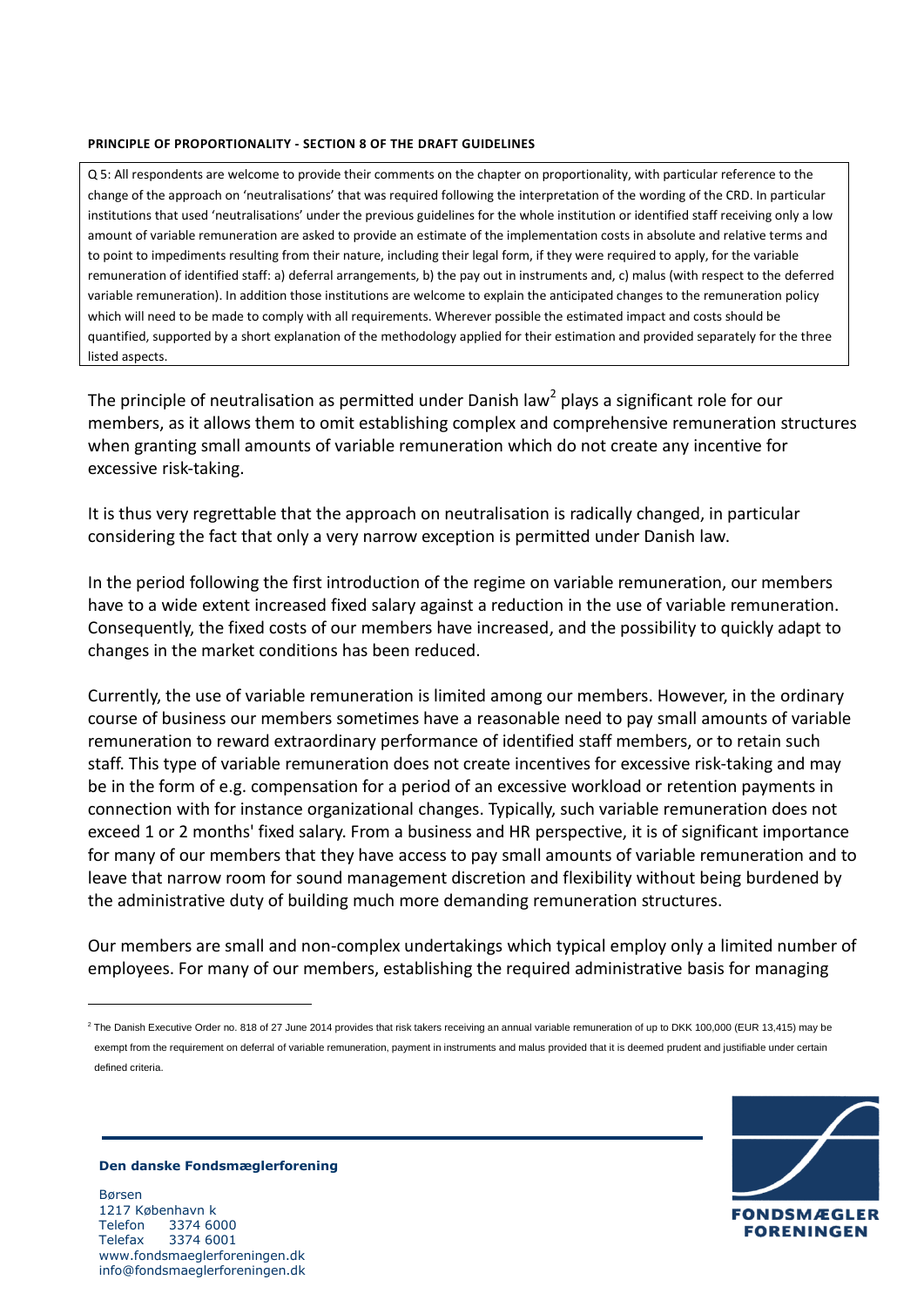deferred payments, payments in instruments etc. is associated with costs disproportional to the small amounts paid as variable remuneration. It is not possible to estimate the costs for our members if the current principle of neutralisation can no longer be applied. It is, however, clear that the costs - having regard to the size and complexity of our members - will be significant and may lead our members to abandon payment of variable remuneration all together. This will indeed constitute a significant - and to the best of our assessment disproportionate - disadvantage for our members when they compete with large investment firms forming part of large international financial groups.

Moreover, having regard to the typical ownership structure of our members and the illiquidity of their shares, shares and share-linked instruments are often considered to be highly unsuitable for remuneration purposes, and in order to meet the requirements for payment in instruments, our members would typically be required to establish new classes of instruments. Considering that the amounts paid as variable remuneration are small, such measures are highly non-proportional and will impose considerable direct and indirect costs upon our members.

Based on the above we strongly recommend that the principle of neutralisation is maintained or that the EBA works to ensure that relevant amendments to the CRD are introduced allowing for an exemption for small and non-complex institutions. We assess that such exemption would not in any way jeopardise the purpose of the remuneration regime if the exemption (being general or merely applicable to small, non-complex institutions) is limited to small amounts of variable remuneration.

## **DEFINITION OF VARIABLE REMUNERATION AND CATEGORIES OF REMUNERATION - SECTIONS 3 AND 11 OF THE DRAFT GUIDELINES**

Q 8: Are the requirements regarding categories of remuneration appropriate and sufficiently clear?

We welcome the clarity provided by the Draft Guidelines' approach to remuneration, according to which remuneration is either fixed or variable.

Further, we appreciate that the definition of remuneration in item 6(a) of the Draft Guidelines clearly implies that payments - save for carried interest payments - only fall within the definition of remuneration if the payments are awarded in exchange for professional services rendered by staff.

However, the definition of remuneration also includes a very broad circumvention stipulation, according to which remuneration includes *payments made via methods and vehicles which, if they were not considered as remuneration, would lead to a circumvention of remuneration requirements*. This definition raises general concerns as to the institutions' legal certainty, since it is not clear which criteria need to be considered for the purpose of assessing whether a payment leads to a circumvention of the remuneration requirements. With that definition, our members are left in a situation where they are not able to reasonably assess or determine how to act in order to be in full compliance with the rules on remuneration.



## **Den danske Fondsmæglerforening**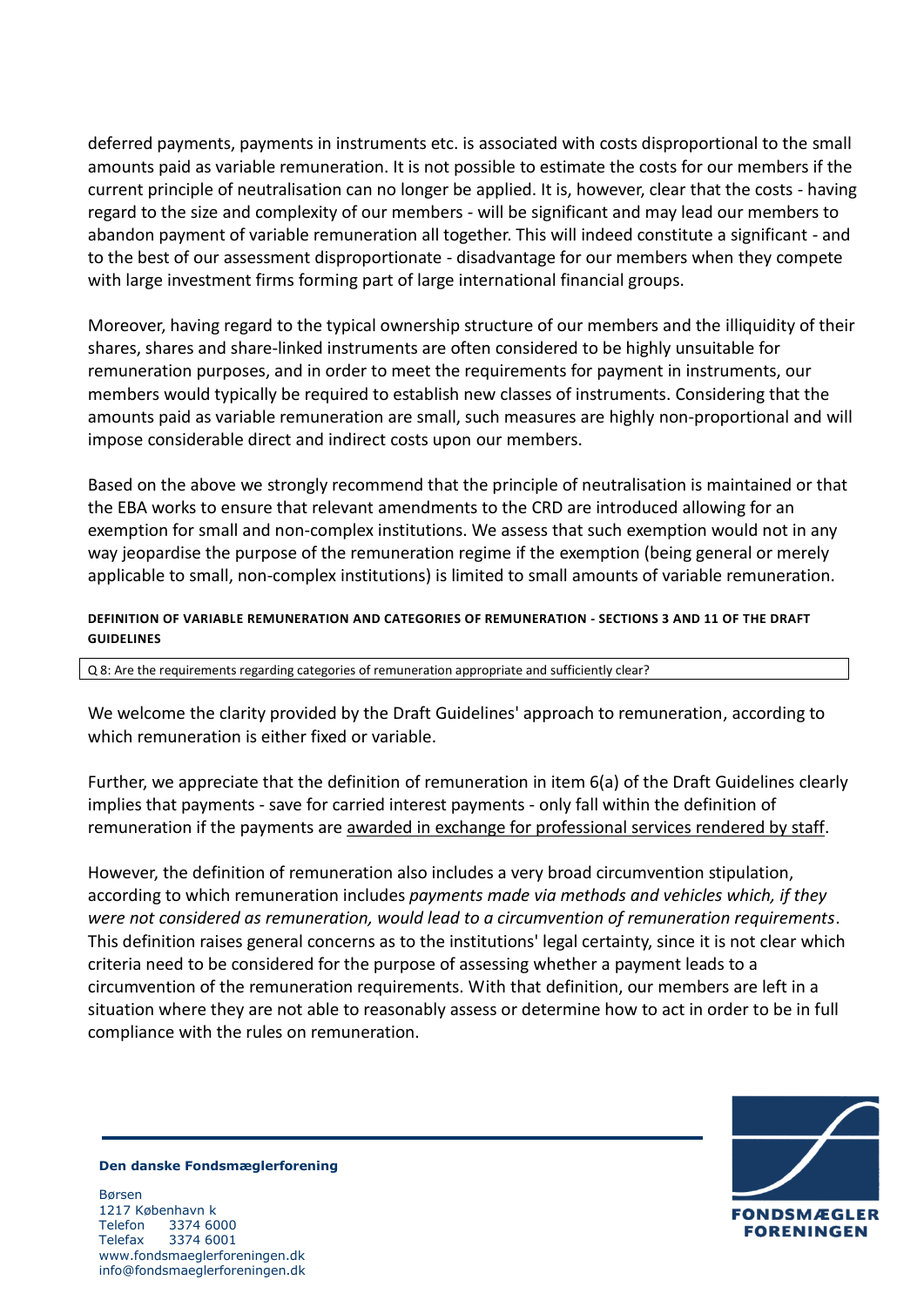Moreover, the CRD only governs payments constituting remuneration, and we are concerned that a too broad circumvention definition may lead to payments being captured by the definition of remuneration notwithstanding that such payments fall outside the scope of the CRD. For instance, a number of payments that an institution may make to its identified staff employees cannot be considered remuneration, as they are not awarded in exchange for professional services rendered by the employees. This applies for instance to consideration paid by the institution for the purchase of goods from a business operated by the employee, or to distributions on shares in the institution held by the employee.

We are also concerned that a too broad definition without any guidance on the content of e.g. the terms *methods* and *vehicles* will lead to a non-uniform application across European supervisory authorities.

Thus, in the interest of ensuring legal security for the institutions and to safeguard that the Draft Guidelines are not applied in a non-uniform way or in a way that increases the scope of the CRD, we recommend that the circumvention definition is elaborated and narrowed. Such elaboration should preferably include mention of the types of payments that are not in general considered remuneration, e.g. gains obtained by employees if investing in the institutions.

## **AWARD OF VARIABLE REMUNERATION IN INSTRUMENTS - SECTION 17.4 OF THE DRAFT GUIDELINES**

Q 16: Are the provisions on the award of variable remuneration in instruments appropriate and sufficiently clear? Listed institutions are asked to provide an estimate of the impact and costs that would be created due to the requirement that under Article 94(1)(l)(i) CRD only shares (and no share linked instruments) should be used in parallel, where possible, to instruments as set out in the RTS on instruments. Wherever possible the estimated impact and costs should be quantified and supported by a short explanation of the methodology applied for their estimation.

In our view, the provisions of the Draft Guidelines on the award of variable remuneration in instruments do not provide sufficient clarity with regard to the instruments that may be used by nonlisted institutions organised in the legal form of stock corporations.

Our members are organised in the legal form of non-listed stock corporations. Thus, as stated in item 248 of the Draft Guidelines, shares and share-linked instruments are in principle available. However, a number of our members have a very limited group of shareholders. Using shares for the purpose of variable remuneration will thus entail an undesired and inappropriate change in the number and legal status of the shareholders.

Moreover, for our members, the use of share-linked instruments suffers from the disadvantages that often no *market price* of the shares is available, and the exercise of determining the *fair value* is impractical, and the result hereof is often associated with significant uncertainty and costs. For a number of our members, shares and share-linked instruments are thus often considered highly



## **Den danske Fondsmæglerforening**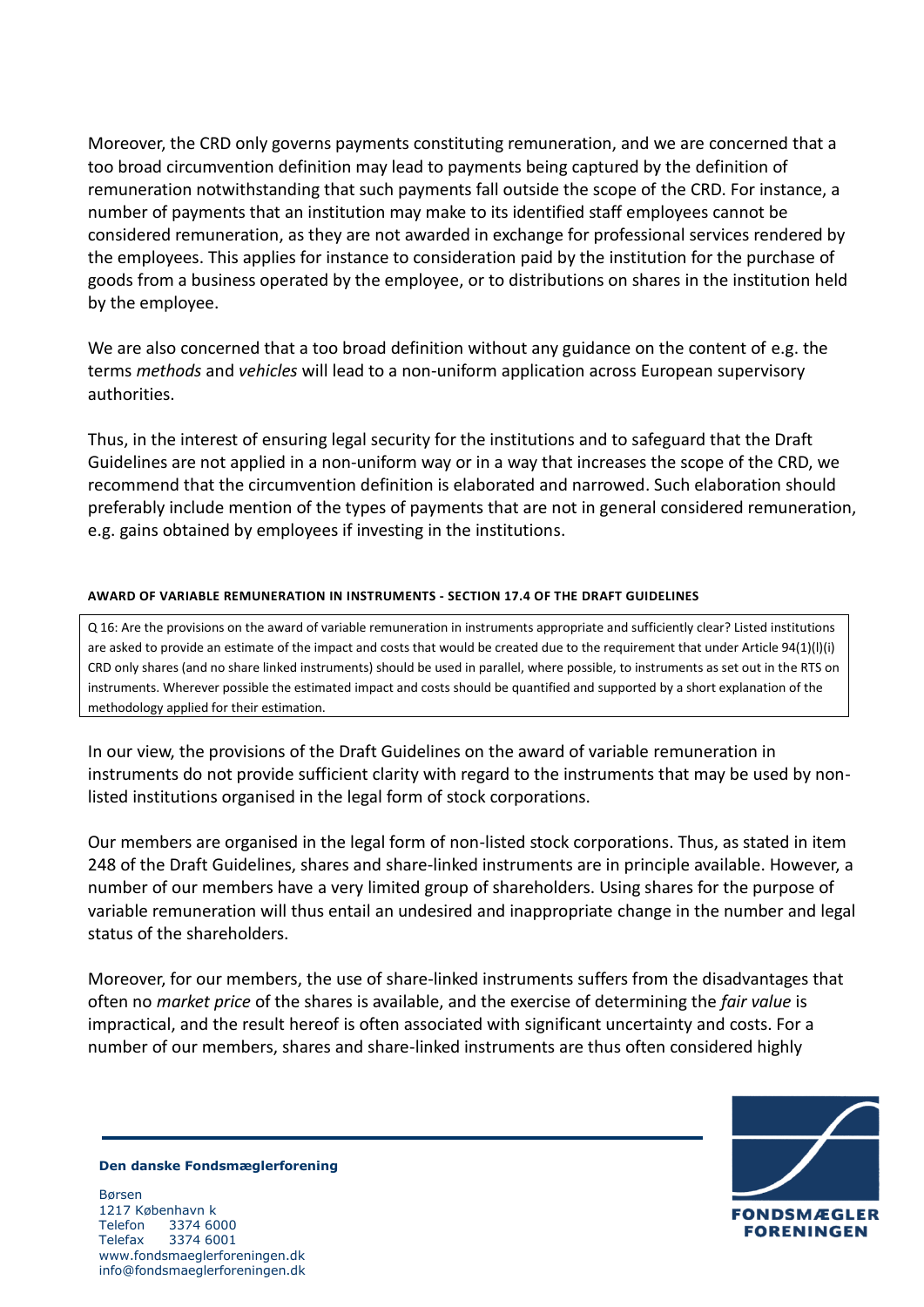unsuitable for remuneration purposes irrespective of our members being organised in the legal form of stock corporations.

Article 94(1)(l) of the CRD can in our opinion not be construed to require that shares or share-linked instruments must be used based on the mere fact that the institution concerned is organised in the form of a stock corporation. In particular, the principle of proportionality as set forth in Articles 92(2) and 94(1)(l) of the CRD should in our opinion be construed to allow at least small and non-complex institutions to meet the requirement of payment in instruments by using *equivalent non-cash based instruments* e.g. in the form of synthetic instruments that are equivalent to shares in terms of loss absorbency (ranking *pari passu* with shares in the event of the institution's bankruptcy) but where the value of the instrument is not otherwise directly linked to the price of the institution's shares.

We consequently strongly recommend that section 17.4 of the Draft Guidelines is amended and aligned with Article 94 (1) (l) of the CRD to reflect that - at least small and non-complex - institutions may fulfil the requirement of payment in instruments by using other instruments than shares or share-linked instruments irrespective of such institutions being organised in the form of stock corporations.

## **GROUP CONTEXT - SECTION 7 OF THE DRAFT GUIDELINES**

## Q 4: Are the guidelines regarding remuneration policies and group context appropriate and sufficiently clear?

The application of remuneration policies and the regime on variable remuneration in a group context has given rise to an outspoken uncertainty among our members. We are therefore pleased that the Draft Guidelines aim to provide clarity in particular with regard to the application of the requirements of Articles 92(2), 93 and 94 of the CRD to staff in subsidiaries which are not subject to the CRD.

However, we assess that the Draft Guidelines do not with sufficient clarity reflect that under Articles 92(1) and 109 of the CRD the application of the remuneration regime in a group context is limited to a top-down approach entailing, for instance, that parent and/or superior group/holding companies which are not subject to the CRD cannot be captured by the regime merely due to the fact that they have a subsidiary which is subject to the CRD. We recommend that the Draft Guidelines are amended to reflect this.

Moreover, the approach to the application of the rules in subsidiaries which are not subject to the CRD is in our opinion too extensive. It goes beyond the legal requirements of the CRD and does not take fully into account the principle of proportionality. In particular, this is the case with regard to the requirements of Article 94.

For instance, it appears that an employee of a non-CRD subsidiary who meets one of the quantitative criteria in Article 3 of the RTS on identified staff, e.g. by earning EUR 500,000 or more, is considered identified staff. We consider this neither compliant with the scope of the CRD nor with the



## **Den danske Fondsmæglerforening**